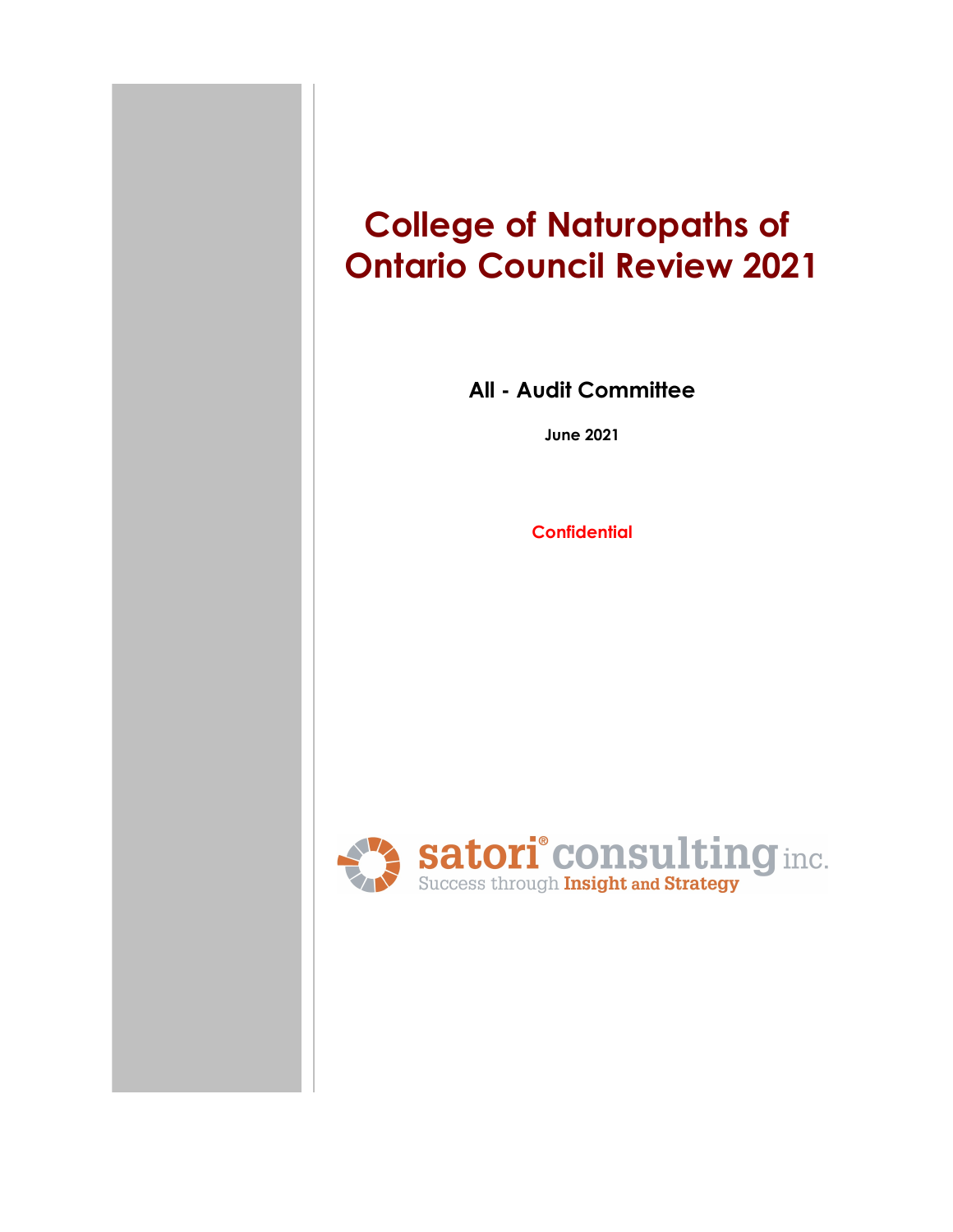## **Audit Committee Self/Peer Review**

Report for: All - Audit Committee Page 1 of 10 Satori° consulting inc.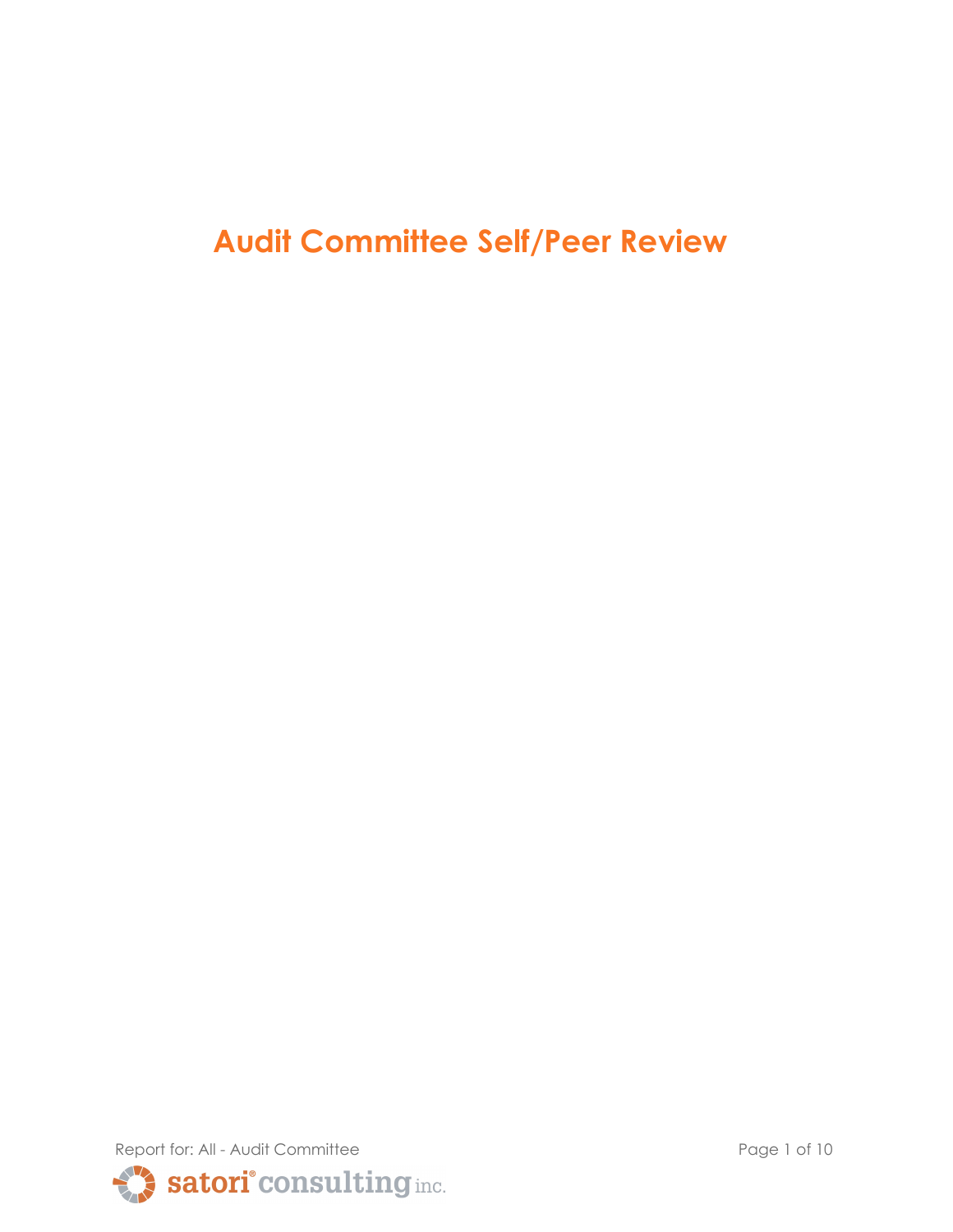## **Average Rating by Competencies**



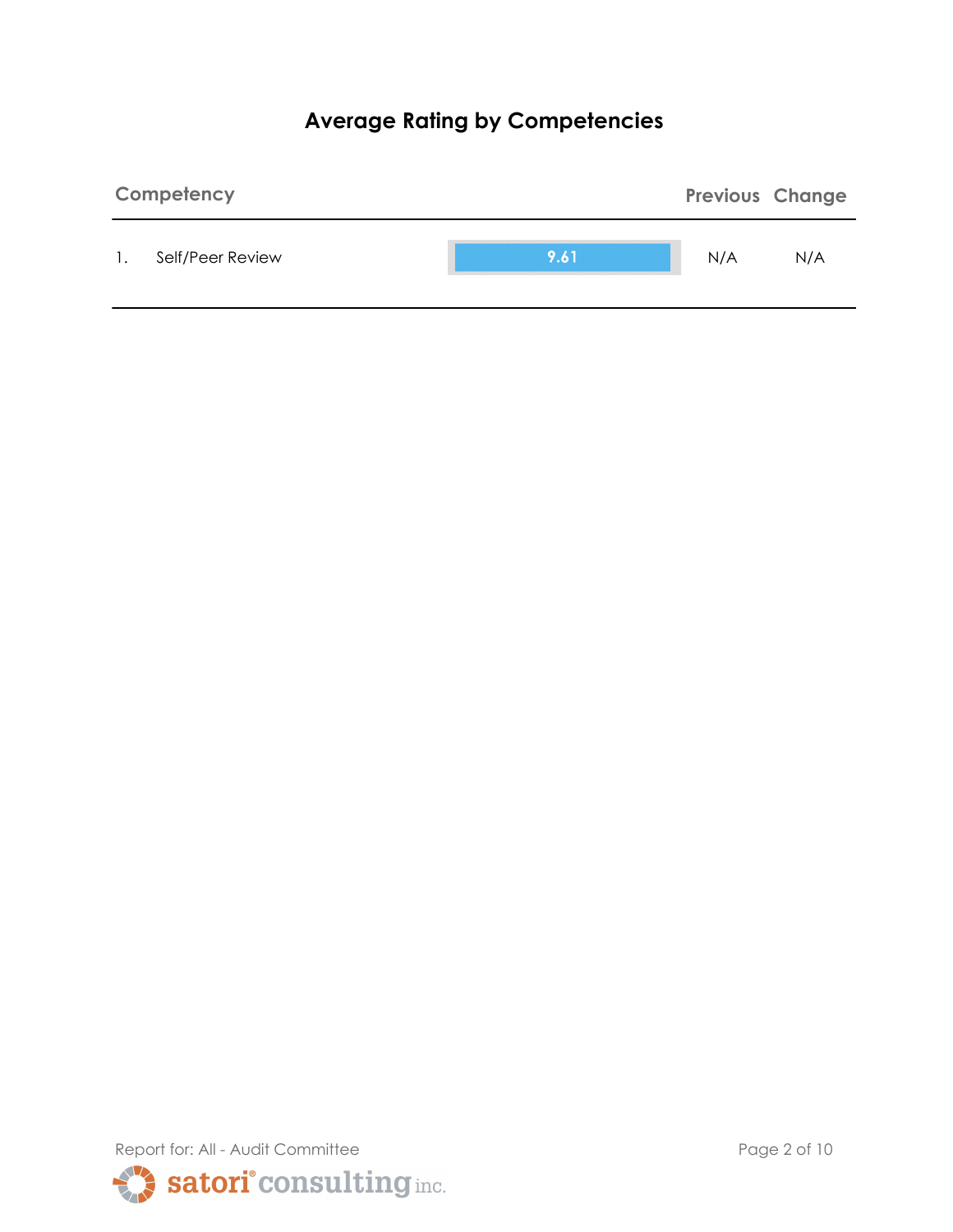## **Competencies**

**\_\_\_\_\_\_\_\_\_\_\_\_\_\_\_\_\_\_\_\_\_\_\_\_\_\_\_\_\_\_\_\_\_\_\_\_\_\_\_\_\_\_\_\_\_\_\_\_\_\_\_\_\_\_\_\_\_\_\_\_\_\_\_\_\_\_\_\_\_**

## **Audit Committee Self/Peer Review**

1. Participates with a good balance of listening and talking.

|                                                                                       | $\pmb{0}$        | $\mathbf{I}$                | $\overline{2}$                | $\mathbf{3}$                        | $\overline{\mathbf{4}}$                | $5\phantom{1}$                   | 6                               | $\overline{7}$                | 8                   | 9                | 10      | Prev. | Change |
|---------------------------------------------------------------------------------------|------------------|-----------------------------|-------------------------------|-------------------------------------|----------------------------------------|----------------------------------|---------------------------------|-------------------------------|---------------------|------------------|---------|-------|--------|
| <b>Committee Ratings</b>                                                              |                  | $\overline{0}$              | $\mathbf 0$                   | $\mathbf 0$                         | $\mathbf 0$                            | $\overline{0}$                   | $\overline{0}$                  | $\overline{0}$                | $\mathbf 0$         | $\overline{2}$   | 5       |       |        |
| Overall Average                                                                       |                  |                             |                               |                                     |                                        | 9.71                             |                                 |                               |                     |                  |         | N/A   | N/A    |
| 2. Is always prepared for Audit committee meetings.                                   |                  |                             |                               |                                     |                                        |                                  |                                 |                               |                     |                  |         |       |        |
|                                                                                       | $\boldsymbol{0}$ | $\mathbf{I}$                | $\overline{2}$                | $\mathbf{3}$                        | $\overline{\mathbf{4}}$                | $5\phantom{1}$                   | 6                               | $\overline{7}$                | 8                   | 9                | 10      | Prev. | Change |
| <b>Committee Ratings</b>                                                              |                  | $\mathbf 0$                 | $\mathbf 0$                   | $\mathsf{O}\xspace$                 | $\overline{0}$                         | $\mathsf{O}\xspace$              | $\mathbf 0$                     | $\mathsf{O}$                  | $\mathsf{O}$        | $\overline{2}$   | 5       |       |        |
| Overall Average                                                                       |                  |                             |                               |                                     |                                        | 9.71                             |                                 |                               |                     |                  |         | N/A   | N/A    |
| 3. Willingly and constructively engages in difficult conversations when<br>necessary. | $\boldsymbol{0}$ | $\mathbf{I}$<br>$\mathbf 0$ | $\overline{2}$<br>$\mathbf 0$ | $\mathbf{3}$<br>$\mathsf{O}\xspace$ | $\overline{\mathbf{4}}$<br>$\mathbf 0$ | $5\phantom{1}$<br>$\overline{0}$ | $\boldsymbol{6}$<br>$\mathbf 0$ | $\overline{7}$<br>$\mathbf 0$ | 8<br>$\overline{2}$ | 9<br>$\mathbf 0$ | 10<br>5 | Prev. | Change |
| <b>Committee Ratings</b><br>Overall Average                                           |                  |                             |                               |                                     |                                        | 9.43                             |                                 |                               |                     |                  |         |       |        |
| 4. Actively participates in all Audit Committee discussions.                          |                  |                             |                               |                                     |                                        |                                  |                                 |                               |                     |                  |         | N/A   | N/A    |
|                                                                                       |                  |                             |                               |                                     |                                        |                                  |                                 |                               |                     |                  |         |       |        |
|                                                                                       | 0                | $\mathbf{I}$                | $\boldsymbol{2}$              | $\mathbf{3}$                        | $\boldsymbol{4}$                       | $5\phantom{1}$                   | $\pmb{6}$                       | $\overline{\mathbf{z}}$       | 8                   | 9                | $10$    | Prev. | Change |
| <b>Committee Ratings</b>                                                              |                  | $\mathbf 0$                 | $\mathbf 0$                   | $\mathsf{O}\xspace$                 | $\mathbf 0$                            | $\mathbf 0$                      | $\mathbf 0$                     | $\mathbf 0$                   | $\mathbf 0$         | $\overline{2}$   | 5       |       |        |
| Overall Average                                                                       |                  |                             |                               |                                     |                                        | 9.71                             |                                 |                               |                     |                  |         | N/A   | N/A    |





satori<sup>°</sup>consulting inc.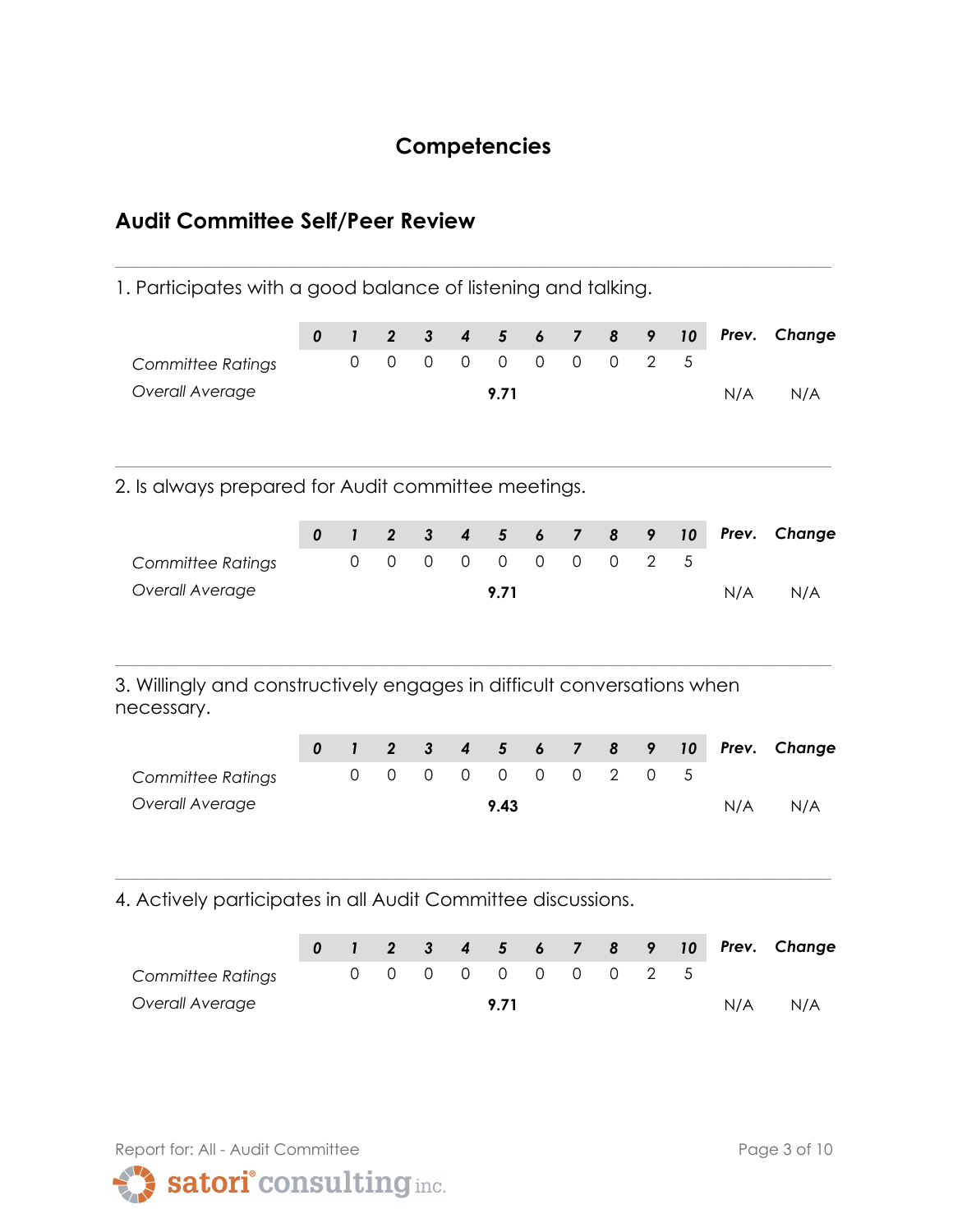5. Is independent and objective.

|                   |  |  |                     |  |  |     | 0 1 2 3 4 5 6 7 8 9 10 Prev. Change |
|-------------------|--|--|---------------------|--|--|-----|-------------------------------------|
| Committee Ratings |  |  | 0 0 0 0 0 0 0 0 2 5 |  |  |     |                                     |
| Overall Average   |  |  | 9.71                |  |  | N/A | N/A                                 |
|                   |  |  |                     |  |  |     |                                     |

**\_\_\_\_\_\_\_\_\_\_\_\_\_\_\_\_\_\_\_\_\_\_\_\_\_\_\_\_\_\_\_\_\_\_\_\_\_\_\_\_\_\_\_\_\_\_\_\_\_\_\_\_\_\_\_\_\_\_\_\_\_\_\_\_\_\_\_\_\_**

**\_\_\_\_\_\_\_\_\_\_\_\_\_\_\_\_\_\_\_\_\_\_\_\_\_\_\_\_\_\_\_\_\_\_\_\_\_\_\_\_\_\_\_\_\_\_\_\_\_\_\_\_\_\_\_\_\_\_\_\_\_\_\_\_\_\_\_\_\_**

6. Takes an active role in policy reviews when necessary.

|                   |  |  |  |                     |  |  |     | 0 1 2 3 4 5 6 7 8 9 10 Prev. Change |
|-------------------|--|--|--|---------------------|--|--|-----|-------------------------------------|
| Committee Ratings |  |  |  | 0 0 0 0 0 0 0 2 0 0 |  |  |     |                                     |
| Overall Average   |  |  |  |                     |  |  | N/A | N/A                                 |
|                   |  |  |  |                     |  |  |     |                                     |

**\_\_\_\_\_\_\_\_\_\_\_\_\_\_\_\_\_\_\_\_\_\_\_\_\_\_\_\_\_\_\_\_\_\_\_\_\_\_\_\_\_\_\_\_\_\_\_\_\_\_\_\_\_\_\_\_\_\_\_\_\_\_\_\_\_\_\_\_\_**

7. Is focused on delivering on the Audit Committee's mandate.

|                   |  |  |      |  |                     |  |     | 0 1 2 3 4 5 6 7 8 9 10 Prev. Change |
|-------------------|--|--|------|--|---------------------|--|-----|-------------------------------------|
| Committee Ratings |  |  |      |  | 0 0 0 0 0 0 0 0 2 5 |  |     |                                     |
| Overall Average   |  |  | 9.71 |  |                     |  | N/A | N/A                                 |

8. Doesn't hesitate to comment, criticize constructively, or disagree.

|                   |  |  |      |  |                     |  |     | 0 1 2 3 4 5 6 7 8 9 10 Prev. Change |
|-------------------|--|--|------|--|---------------------|--|-----|-------------------------------------|
| Committee Ratings |  |  |      |  | 0 0 0 0 0 0 0 0 2 5 |  |     |                                     |
| Overall Average   |  |  | 9 71 |  |                     |  | N/A | N/A                                 |

**\_\_\_\_\_\_\_\_\_\_\_\_\_\_\_\_\_\_\_\_\_\_\_\_\_\_\_\_\_\_\_\_\_\_\_\_\_\_\_\_\_\_\_\_\_\_\_\_\_\_\_\_\_\_\_\_\_\_\_\_\_\_\_\_\_\_\_\_\_**

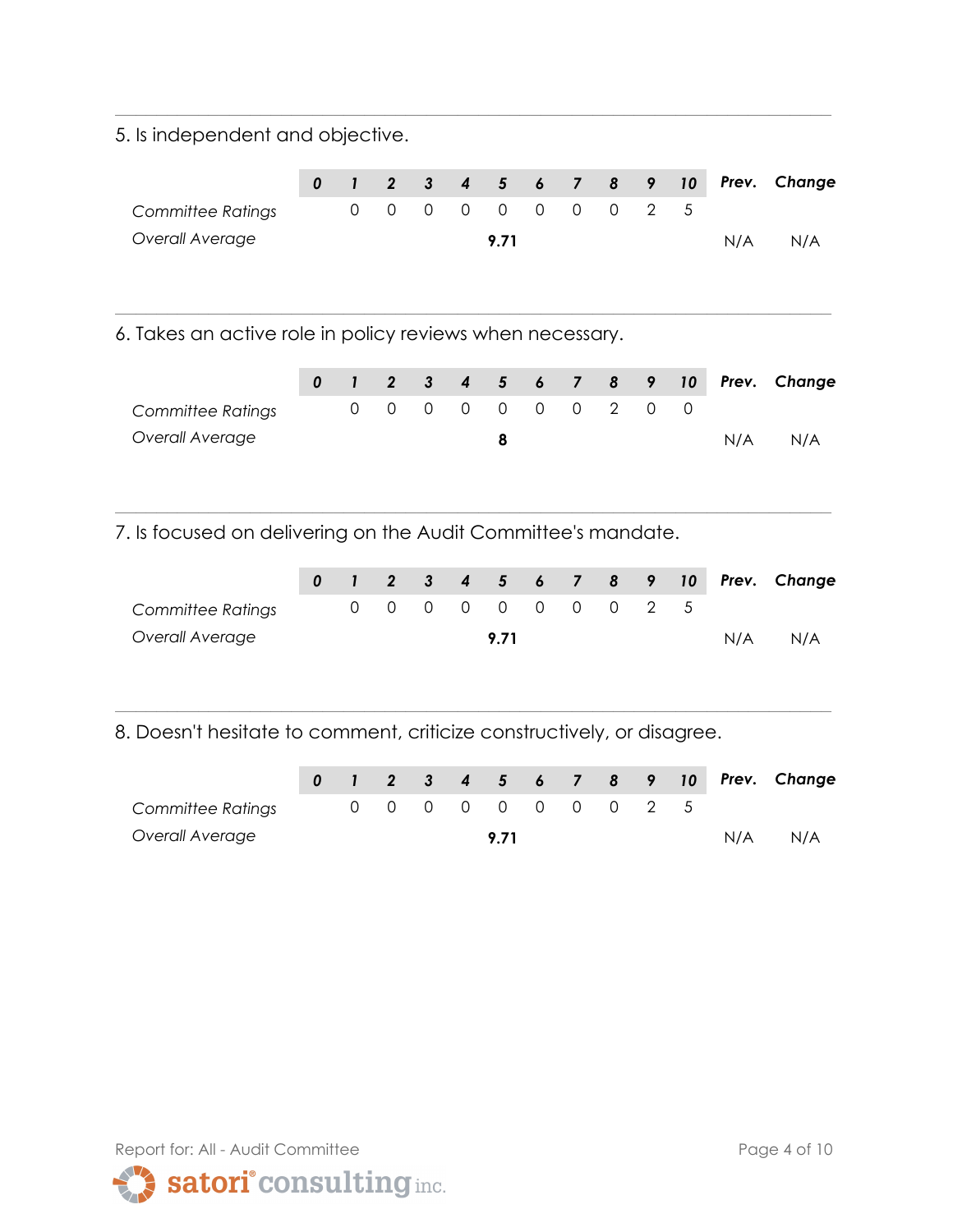## **Highest and Lowest Rated Questions**

#### **Highest Rated Questions (High to Low)**

| <b>Question</b>                                                           | Competency       | <b>Overall</b> |
|---------------------------------------------------------------------------|------------------|----------------|
| 1. Participates with a good balance of listening and talking.             | Self/Peer Review | 9.71           |
| 2. Is always prepared for Audit committee meetings.                       | Self/Peer Review | 9.71           |
| 4. Actively participates in all Audit Committee discussions.              | Self/Peer Review | 9.71           |
| 5. Is independent and objective.                                          | Self/Peer Review | 9.71           |
| 7. Is focused on delivering on the Audit Committee's<br>mandate.          | Self/Peer Review | 9.71           |
| 8. Doesn't hesitate to comment, criticize constructively, or<br>disagree. | Self/Peer Review | 9 7 1          |

#### **Lowest Rated Questions (Low to High)**

| <b>Question</b>                                                                       | Competency       | <b>Overall</b> |
|---------------------------------------------------------------------------------------|------------------|----------------|
| 6. Takes an active role in policy reviews when necessary.                             | Self/Peer Review | 8              |
| 3. Willingly and constructively engages in difficult<br>conversations when necessary. | Self/Peer Review | 9.43           |
| 1. Participates with a good balance of listening and talking.                         | Self/Peer Review | 9.71           |
| 2. Is always prepared for Audit committee meetings.                                   | Self/Peer Review | 9.71           |
| 4. Actively participates in all Audit Committee discussions.                          | Self/Peer Review | 9.71           |
| 5. Is independent and objective.                                                      | Self/Peer Review | 9.71           |
| 7. Is focused on delivering on the Audit Committee's<br>mandate.                      | Self/Peer Review | 9.71           |
| 8. Doesn't hesitate to comment, criticize constructively, or<br>disagree.             | Self/Peer Review | 9.71           |

Report for: All - Audit Committee Page 5 of 10

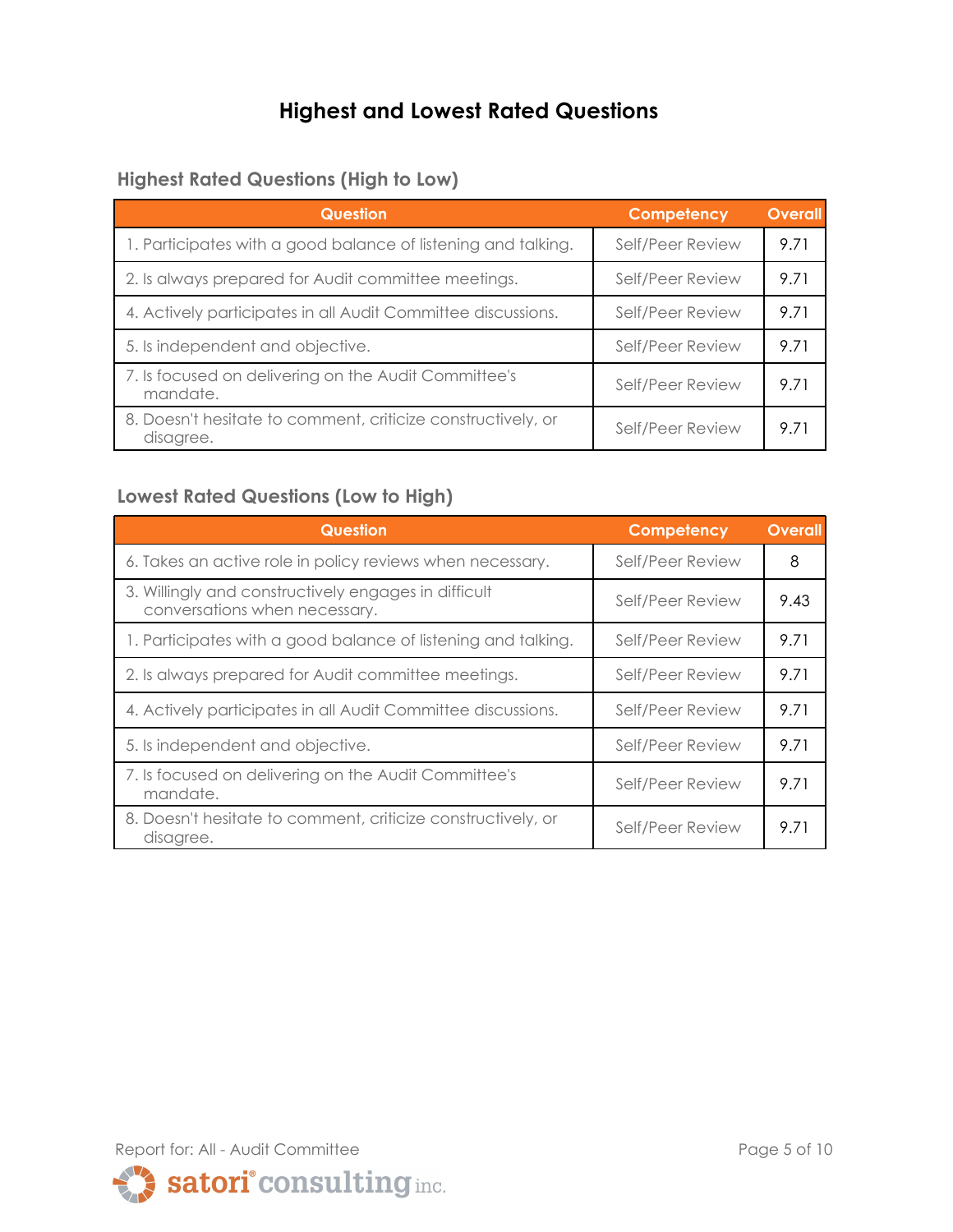**Audit Committee Self/Peer Review**

Report for: All - Audit Committee Page 6 of 10 Satori<sup>°</sup> consulting inc.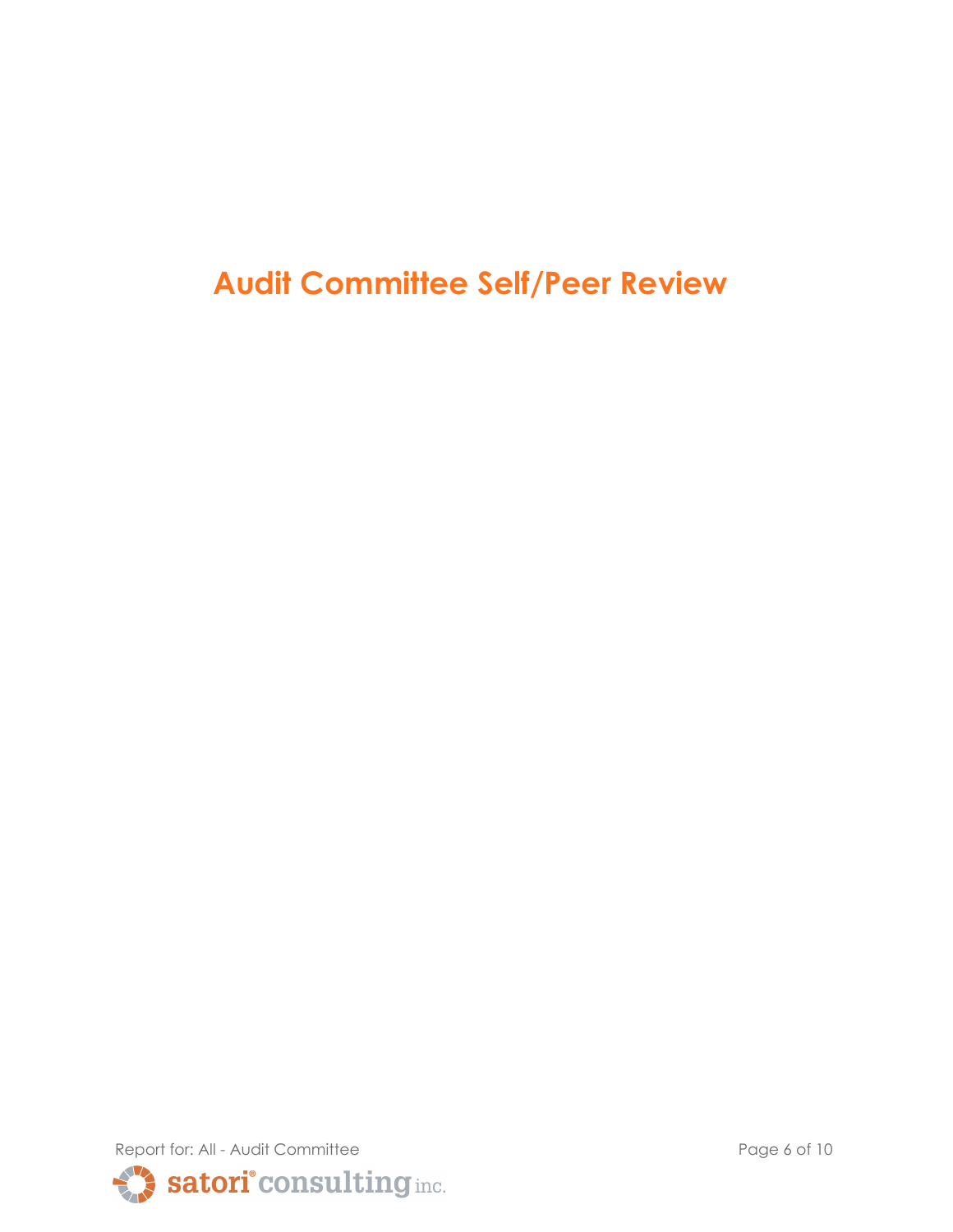## **Average Rating by Competencies**



Report for: All - Audit Committee Page 7 of 10 satori<sup>°</sup> consulting inc.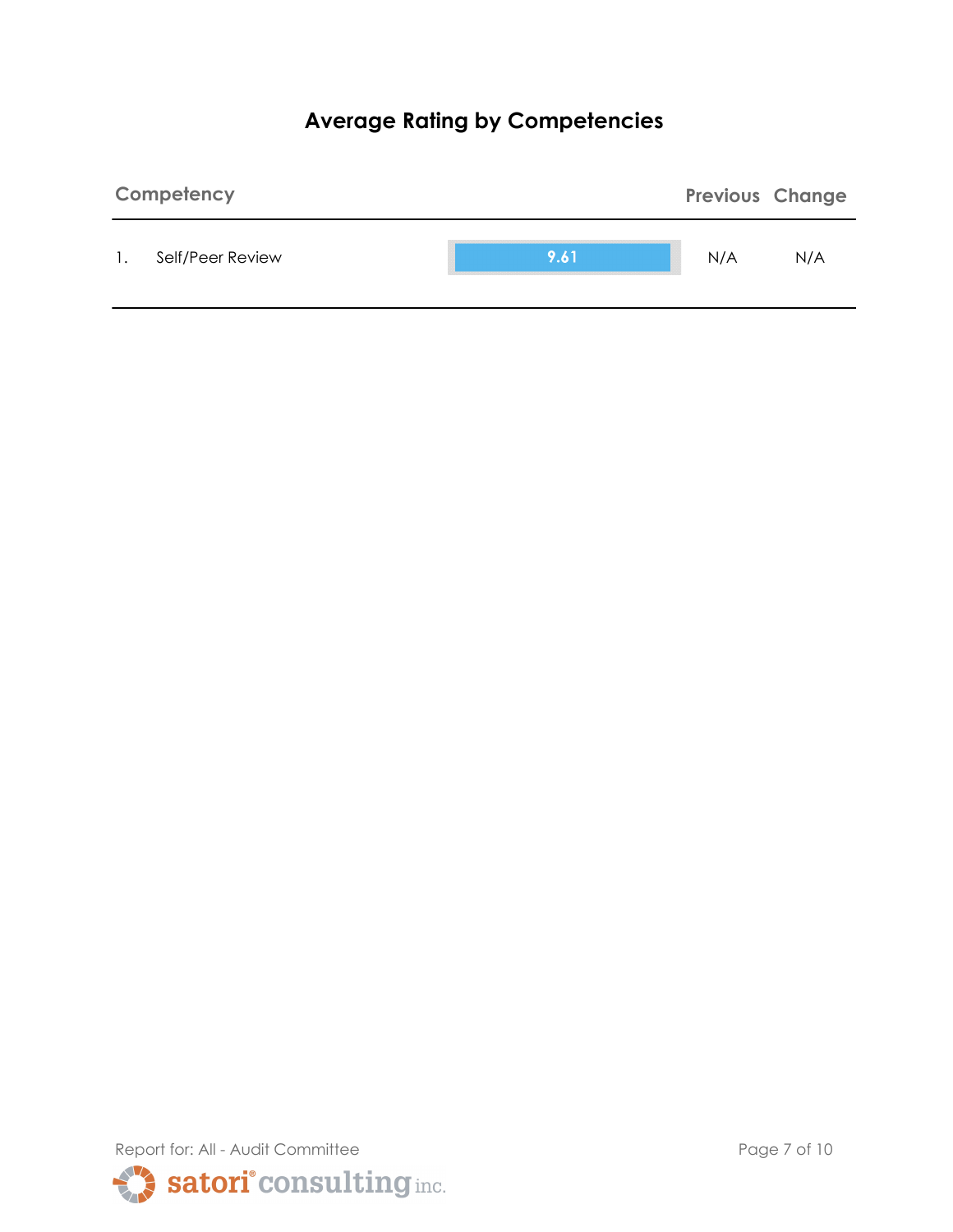## **Competencies**

**\_\_\_\_\_\_\_\_\_\_\_\_\_\_\_\_\_\_\_\_\_\_\_\_\_\_\_\_\_\_\_\_\_\_\_\_\_\_\_\_\_\_\_\_\_\_\_\_\_\_\_\_\_\_\_\_\_\_\_\_\_\_\_\_\_\_\_\_\_**

## **Audit Committee Self/Peer Review**

1. Participates with a good balance of listening and talking.

|                                                                                                                   | $\pmb{0}$        | $\mathbf{I}$                | $\overline{2}$                | $\mathbf{3}$                        | $\boldsymbol{4}$                | $5\phantom{1}$                   | 6                               | $\overline{7}$                | 8                   | 9                | 10      | Prev. | Change |
|-------------------------------------------------------------------------------------------------------------------|------------------|-----------------------------|-------------------------------|-------------------------------------|---------------------------------|----------------------------------|---------------------------------|-------------------------------|---------------------|------------------|---------|-------|--------|
| <b>Committee Ratings</b>                                                                                          |                  | $\mathbf 0$                 | $\mathbf 0$                   | $\mathbf 0$                         | $\mathbf 0$                     | $\overline{0}$                   | $\overline{0}$                  | $\mathbf 0$                   | $\overline{0}$      | $\overline{2}$   | 5       |       |        |
| Overall Average                                                                                                   |                  |                             |                               |                                     |                                 | 9.71                             |                                 |                               |                     |                  |         | N/A   | N/A    |
| 2. Is always prepared for Audit committee meetings.                                                               |                  |                             |                               |                                     |                                 |                                  |                                 |                               |                     |                  |         |       |        |
|                                                                                                                   | $\boldsymbol{0}$ | $\mathbf{I}$                | $\overline{2}$                | $\mathbf{3}$                        | $\overline{\mathbf{4}}$         | $5\phantom{1}$                   | 6                               | $\overline{7}$                | 8                   | 9                | 10      | Prev. | Change |
| <b>Committee Ratings</b>                                                                                          |                  | $\overline{0}$              | $\mathbf 0$                   | $\mathbf 0$                         | $\overline{0}$                  | $\overline{0}$                   | $\overline{0}$                  | $\mathbf 0$                   | $\mathbf 0$         | $\overline{2}$   | 5       |       |        |
| Overall Average                                                                                                   |                  |                             |                               |                                     |                                 | 9.71                             |                                 |                               |                     |                  |         | N/A   | N/A    |
| 3. Willingly and constructively engages in difficult conversations when<br>necessary.<br><b>Committee Ratings</b> | $\pmb{0}$        | $\mathbf{I}$<br>$\mathbf 0$ | $\overline{2}$<br>$\mathbf 0$ | $\mathbf{3}$<br>$\mathsf{O}\xspace$ | $\boldsymbol{4}$<br>$\mathbf 0$ | $5\phantom{1}$<br>$\overline{0}$ | $\boldsymbol{6}$<br>$\mathbf 0$ | $\overline{7}$<br>$\mathbf 0$ | 8<br>$\overline{2}$ | 9<br>$\mathbf 0$ | 10<br>5 | Prev. | Change |
| Overall Average                                                                                                   |                  |                             |                               |                                     |                                 | 9.43                             |                                 |                               |                     |                  |         | N/A   | N/A    |
| 4. Actively participates in all Audit Committee discussions.                                                      |                  |                             |                               |                                     |                                 |                                  |                                 |                               |                     |                  |         |       |        |
|                                                                                                                   | 0                | 1                           | $\boldsymbol{2}$              | $\mathbf{3}$                        | $\boldsymbol{4}$                | $5\phantom{1}$                   | 6                               | $\overline{\mathbf{z}}$       | 8                   | 9                | 10      | Prev. | Change |
| <b>Committee Ratings</b>                                                                                          |                  | $\overline{0}$              | $\mathbf 0$                   | $\mathbf 0$                         | $\mathbf 0$                     | $\overline{0}$                   | $\mathbf 0$                     | $\mathbf 0$                   | $\mathbf 0$         | $\overline{2}$   | 5       |       |        |
| Overall Average                                                                                                   |                  |                             |                               |                                     |                                 | 9.71                             |                                 |                               |                     |                  |         | N/A   | N/A    |



satori° consulting inc.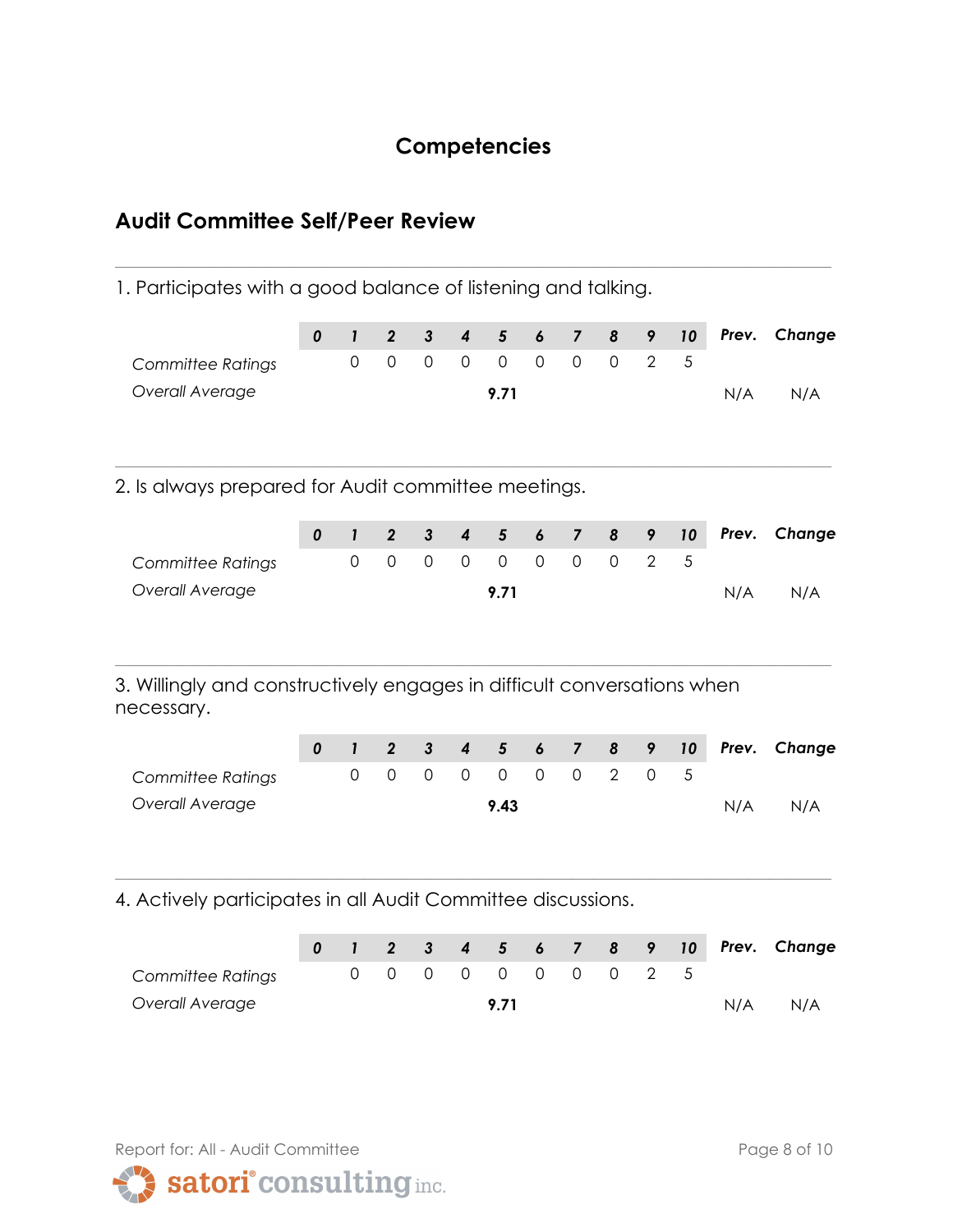5. Is independent and objective.

|                   |  |  |                     |  |  |     | 0 1 2 3 4 5 6 7 8 9 10 Prev. Change |
|-------------------|--|--|---------------------|--|--|-----|-------------------------------------|
| Committee Ratings |  |  | 0 0 0 0 0 0 0 0 2 5 |  |  |     |                                     |
| Overall Average   |  |  | 9.71                |  |  | N/A | N/A                                 |
|                   |  |  |                     |  |  |     |                                     |

**\_\_\_\_\_\_\_\_\_\_\_\_\_\_\_\_\_\_\_\_\_\_\_\_\_\_\_\_\_\_\_\_\_\_\_\_\_\_\_\_\_\_\_\_\_\_\_\_\_\_\_\_\_\_\_\_\_\_\_\_\_\_\_\_\_\_\_\_\_**

**\_\_\_\_\_\_\_\_\_\_\_\_\_\_\_\_\_\_\_\_\_\_\_\_\_\_\_\_\_\_\_\_\_\_\_\_\_\_\_\_\_\_\_\_\_\_\_\_\_\_\_\_\_\_\_\_\_\_\_\_\_\_\_\_\_\_\_\_\_**

6. Takes an active role in policy reviews when necessary.

|                   |  |  |  |                     |  |  |     | 0 1 2 3 4 5 6 7 8 9 10 Prev. Change |
|-------------------|--|--|--|---------------------|--|--|-----|-------------------------------------|
| Committee Ratings |  |  |  | 0 0 0 0 0 0 0 2 0 0 |  |  |     |                                     |
| Overall Average   |  |  |  |                     |  |  | N/A | N/A                                 |
|                   |  |  |  |                     |  |  |     |                                     |

**\_\_\_\_\_\_\_\_\_\_\_\_\_\_\_\_\_\_\_\_\_\_\_\_\_\_\_\_\_\_\_\_\_\_\_\_\_\_\_\_\_\_\_\_\_\_\_\_\_\_\_\_\_\_\_\_\_\_\_\_\_\_\_\_\_\_\_\_\_**

7. Is focused on delivering on the Audit Committee's mandate.

|                   |  |  |      |  |                     |  |     | 0 1 2 3 4 5 6 7 8 9 10 Prev. Change |
|-------------------|--|--|------|--|---------------------|--|-----|-------------------------------------|
| Committee Ratings |  |  |      |  | 0 0 0 0 0 0 0 0 2 5 |  |     |                                     |
| Overall Average   |  |  | 9.71 |  |                     |  | N/A | N/A                                 |

8. Doesn't hesitate to comment, criticize constructively, or disagree.

|                   |  |  |      |  |                     |  |     | 0 1 2 3 4 5 6 7 8 9 10 Prev. Change |
|-------------------|--|--|------|--|---------------------|--|-----|-------------------------------------|
| Committee Ratings |  |  |      |  | 0 0 0 0 0 0 0 0 2 5 |  |     |                                     |
| Overall Average   |  |  | 9 71 |  |                     |  | N/A | N/A                                 |

**\_\_\_\_\_\_\_\_\_\_\_\_\_\_\_\_\_\_\_\_\_\_\_\_\_\_\_\_\_\_\_\_\_\_\_\_\_\_\_\_\_\_\_\_\_\_\_\_\_\_\_\_\_\_\_\_\_\_\_\_\_\_\_\_\_\_\_\_\_**